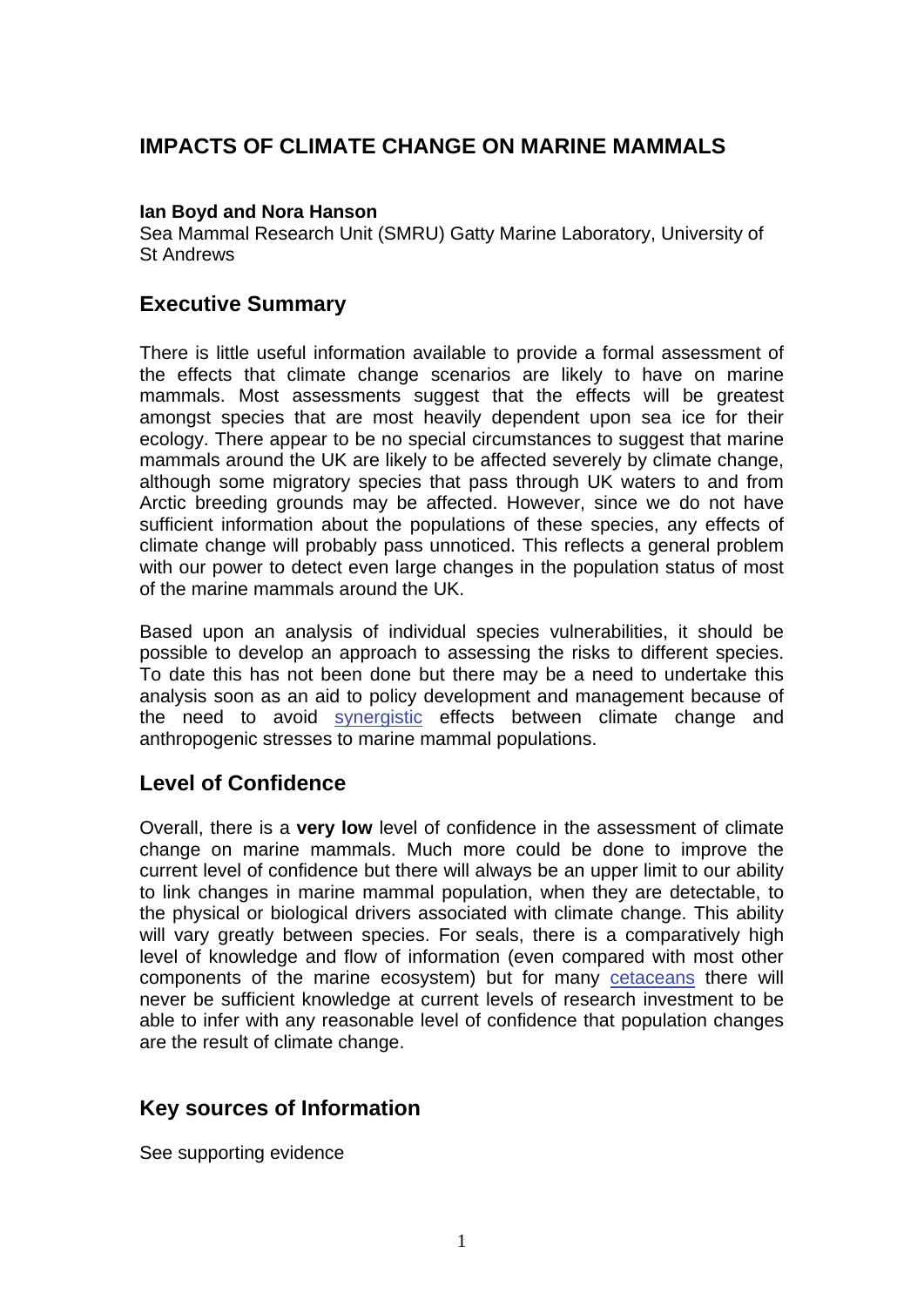# **Supporting Evidence**

The effects of climate change on marine mammals will be caused by changes in the interactions between the physiological state of these animals and the physical changes in their environment caused by climate change. In this analysis, climate change is defined as a long-term (millennial) trend in the physical climate. This distinguishes it from short-term, regional fluctuations in the physical climate (e.g. Cavalieri *et al.*, 2003; Sun *et al*., 2004; Grebmeier *et al*., 2006). Since marine mammals are warm-blooded vertebrates with extreme control of their physiology and complex behavioural repertoires that adapt rapidly to changes in the conditions of the external environment, in general, we would expect the changes in the physical environment at the scales envisaged under climate change scenarios to be well within the [homeostatic capacity](http://www.mccip.org.uk/arc/glossary.htm) of marine mammals. Equally, we should not imagine that any effects of climate change on marine mammals should necessarily be negative.

Marine mammals normally experience a level of variance in their environment that is very large compared with most variance predicted due to climate change. Examples include the temperature gradients that many marine mammals experience while diving through the water column and the extreme patchiness of the prey resources for marine mammals. The morphologies, physiologies, behaviours and life histories of marine mammals have evolved to cope with this high level of variance. However, it is generally accepted that climate change could result in non-linear processes of change in some of the physical and biological features of the environment that are important to some marine mammals species (Lusseau *et al.,* 2004). Although speculative, obvious changes such as the extent of Arctic and Antarctic season ice cover could affect the presence of essential physical habitat for marine mammals, and there may be other changes in the structure of marine mammal habitats that are less obvious and difficult to both identify and quantify. Through changes in the [trophic structure](http://www.mccip.org.uk/arc/glossary.htm) of the oceans in icebound regions, the ecology of which is very reliant on sea ice, the [trophic pyramid](http://www.mccip.org.uk/arc/glossary.htm) that supports these top predators could be altered substantially (Laidre and Heide-Jorgensen 2005).

A common approach to the assessment of the effects of climate change is to divide these into *direct* and *indirect* effects (Robinson *et al*., 2005). In this case, *direct* effects are those associated with changes in the physical environment, such as those that affect the availability of suitable habitat. *Indirect* effects are those that operate through the agency of food availability because of changes in ecology, susceptibility to disease, changed exposure to pollution or changes in competitive interactions. This division has little utility in terms of rationalising the effects of climate change because, in simple terms, the effects will operate ultimately through the availability of suitable habitat. Assessing the effects of climate change rests upon an assessment of whether there is a functional relationship between the availability of suitable habitat and climate, and the form of these functional relationships, which will differ between species, has not been determined.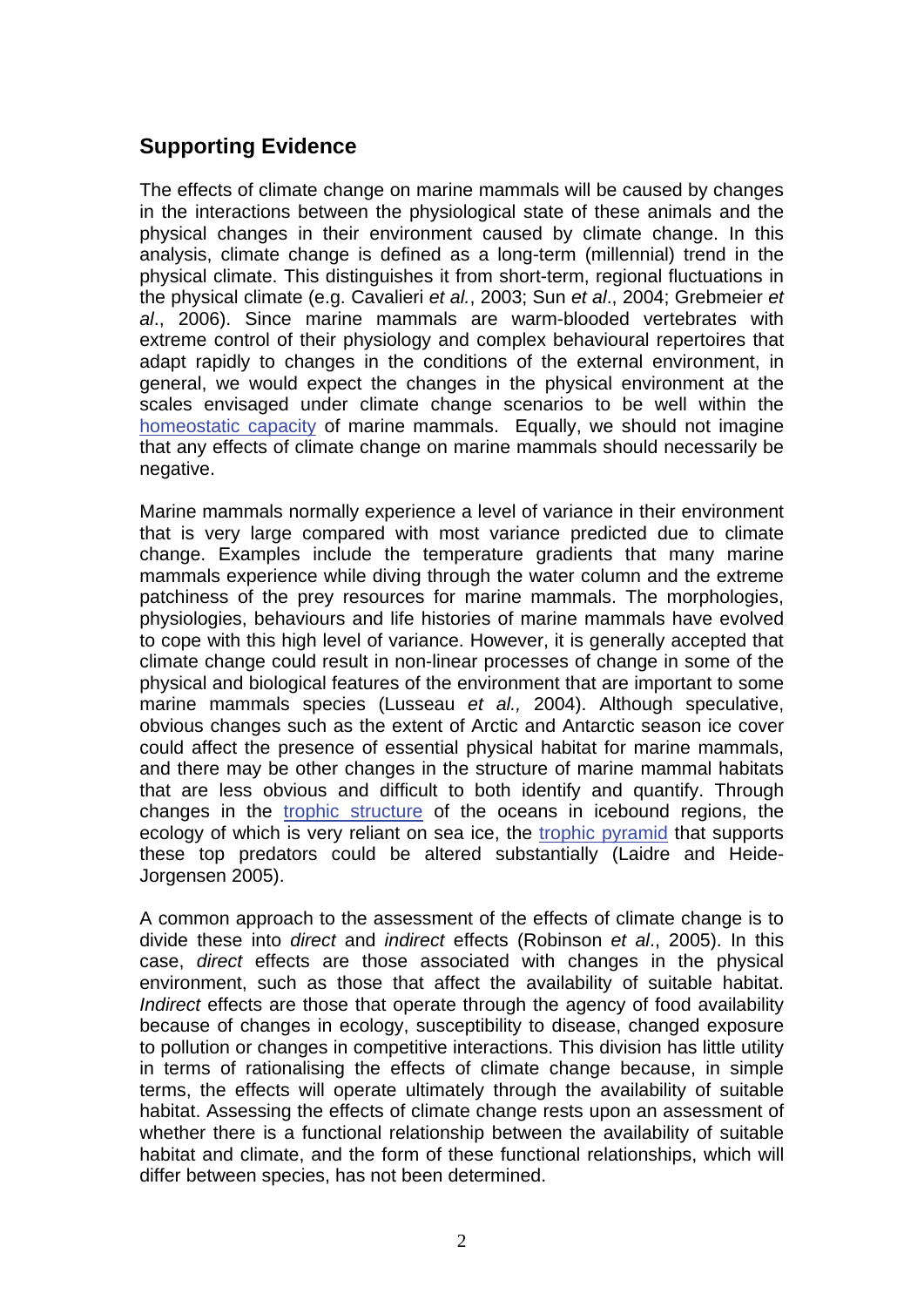The expansion and contraction of suitable habitat can be affected by a broad range of factors and some of these can operate on their own but others are often closely related and synergistic, such as the combined effect of retraction of sea ice upon the availability of breeding habitat for seals and also for the food chains that support these predators.

#### **Evidence for the effects of climate change on marine mammals**

There is no strong evidence that current climate change scenarios are affecting marine mammals although there are studies that suggest some typical effects of climate change could affect marine mammal distribution and abundance. There is an increasing body of literature that links apparent variability in marine mammal abundance, productivity or behaviour with climate change processes (Walther *et al*., 2002; Lusseau *et al.,* 2004; Forcada *et al*., 2005; Leaper *et al*., 2005; McMahon and Burton, 2005). However, with the probable exception of those documenting the changes occurring to the extent of breeding habitat for ringed seals within some section of the Arctic, and the consequences of this also for polar bears, (Derocher *et al.,* 2004; Ferguson *et al.,* 2005), most of these studies simply reflect a trend towards the interpretation of responses of marine mammals to large-scale regional variability in the physical environment, as has already been well documented in the Pacific for [ENSO \(](http://www.mccip.org.uk/arc/glossary.htm)Trillmich *et al*., 1991), in terms of climate trends. Long-term trends in the underlying regional ecosystem structure (e.g. Atkinson *et al*., 2004; Trites *et al*., 2006) are sometimes extrapolated as evidence of climate change (Walther *et al*., 2002). In few, if any, of these cases is there strong evidence that the physical environmental variability being observed is derived from irreversible trends in climate. Some of the current literature confounds understanding of the responses of marine mammals to regional variability with that of climate change, albeit that an understanding of one may be useful in the interpretation and prediction of the effects of the other.

Based upon records of species from strandings, MacLeod *et al.,* (2005) have suggested that the species diversity of cetaceans around the United Kingdom has increased recently and that this may be evidence of range expansion in some species. However, the sample sizes involved are small and there are difficulties in these types of studies accounting for observer effort. This is a common story for marine mammals, and many other marine predators including seabirds (Robinson *et al.,* 2005) in that there is a great deal of theory about what the effects of climate change might be but little convincing evidence that backs up these suggestions. Even process studies (e.g. Forcada *et al.,* 2005) when considered in detail make a tenuous linkage between the physical variables and the biological response of the marine mammals.

Sea level rise may affect curren[t seal haul-out sites bu](http://www.mccip.org.uk/arc/glossary.htm)t we suspect that this will happen at a rate that would not prevent an adaptive shift in distribution to new haul-out sites. Some critical habitat, such as the Monach Isles might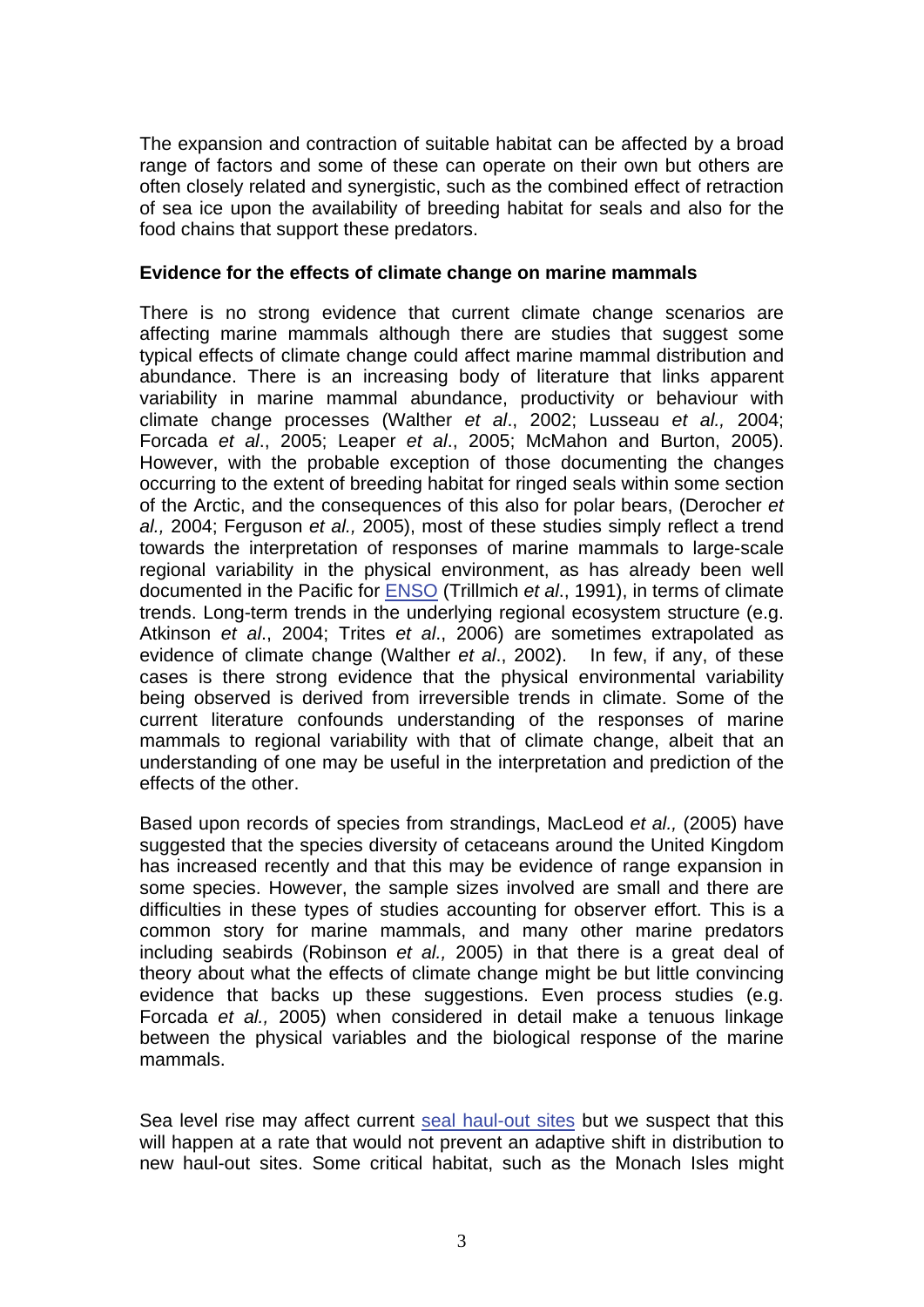disappear but other habitat would be created, and it is hard to say what balance there would be between gain and loss.

### **Is climate change research on marine mammals scientific?**

Although it is beyond dispute that marine mammals respond to the physical effects upon habitat suitability, it is usually not clear what the relationship between a particular effect and the response from the marine mammal will be. Where data from time-series are analysed, as in the case of Forcada *et al.,* (2005), they are used to test *post-hoc* for relationships between climate and biological variables. There is a tendency in these circumstances to test for all possible relationships using a range of physical and biological variables. Such *post-hoc* testing is fraught with pitfalls because invariably the final apparently statistically significant relationships are not down-weighted in their significance by all the other non-significant relationships that were investigated alongside those that proved to be statistically significant. Of course, there may be *a priori* reasons for accepting that a particular relationship is true, but the approach to examining time-series rarely provides an analysis of the relationships that were not statistically significant or the *a priori* reasons there might be for rejection of these. Consequently, current suggestions from the literature about the potential effects of climate change may be exaggerated because of the strong possibility of the presence of statistical error in the assessment process. Moreover, the great majority of examples, it will be almost impossible to clearly demonstrate effects of climate change, as has been the case with partitioning the variance between a range of causes of the decline of the Steller sea lion (*Eumetopias jubatus*) (Trites *et al*., 2006).

### **Identifying situations in which climate change is likely to have a negative effect on marine mammals – future work**

To date, little has been done to build predictive frameworks for assessing the effects of climate change on marine mammals. There have been broad assessments (Würsig *et al.,* 2002; Robinson *et al*., 2005) and focussed ecological studies but these are a fragile foundation for guiding policy and management, and for identifying populations that are at greatest risk. The resilience of marine mammals to climate change will simply reflect resilience to any other change in habitat quality. The resilience of marine mammal populations will depend upon the extent of suitable habitat, the degree to which populations currently fill that habitat, the dispersal capacity of the species and the structure of the current population, including its capacity for increase and demographics. Clearly, populations that are already in a depleted state, or that are dependent upon habitat that is diminishing for reasons other than climate change will be more vulnerable to the effects of climate change (Green and Pershing 2004; Heide-Jorgensen and Laidre 2004). There are also some, as yet unconvincing, suggestions that habitat degradation may occur through effects of climate upon pollutant burdens (MacDonald *et al.,* 2005).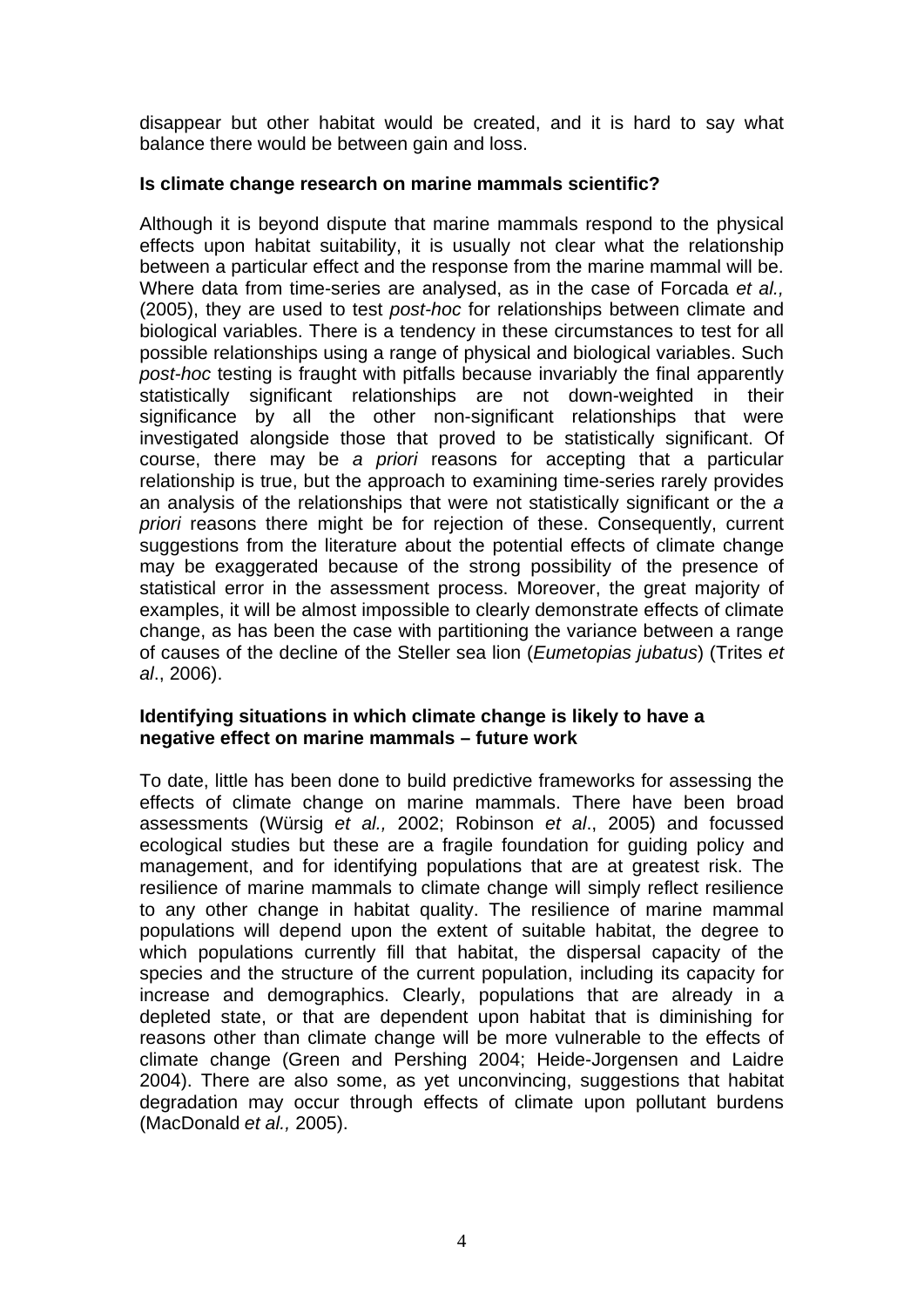The general demographic characteristics of marine mammal populations are relatively well known so there are simple ways of assessing the risk to populations under different scenarios of demographic [stochasticity,](http://www.mccip.org.uk/arc/glossary.htm) population size and isolation. An analysis of this type could only provide a very broad guide to the types of effects that could be expected but, although no such analysis has been carried out to date, this should be seen as a first step in the risk assessment process.

The metapopulation structure will affect resilience to climate change and will be reflected in the dispersal capacity of the population. Again, this type of effect could be developed within an analysis of the sensitivity of marine mammal populations under different [metapopulation structures.](http://www.mccip.org.uk/arc/glossary.htm) A feature of climate change is that it is likely to have global as well as local effects and the sensitivity to the relative contribution from these would be an important feature of such an analysis.

**Please acknowledge this document as: Boyd, I. and Hanson, N. (2006). Impacts of Climate Change on Marine Mammals** *in* **Marine Climate Change Impacts Annual Report Card 2006 (Eds. Buckley, P.J, Dye, S.R. and Baxter, J.M), Online Summary Reports, MCCIP, Lowestoft, [www.mccip.org.uk](http://www.mccip.org.uk/)**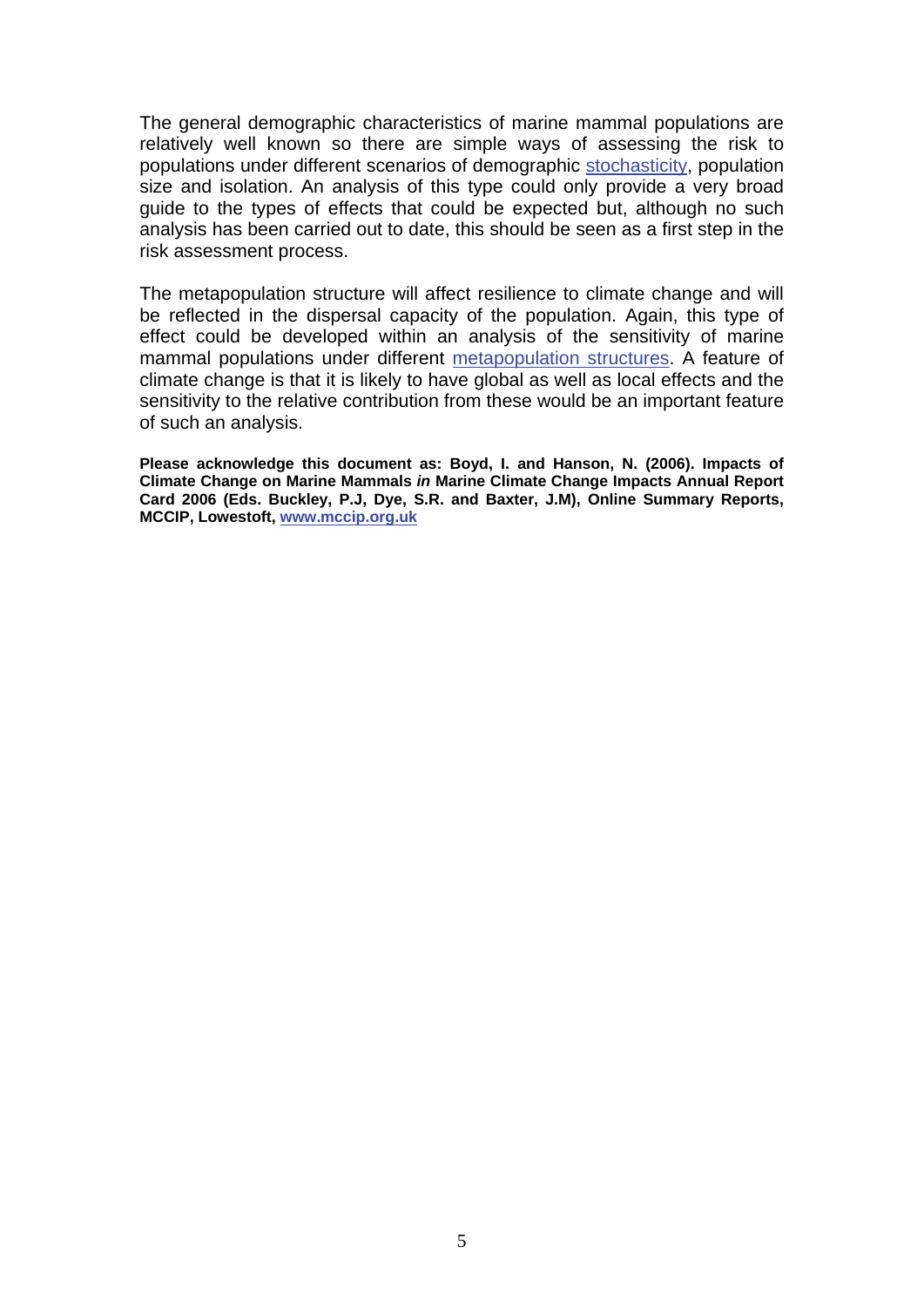### **References**

- Atkinson, A., Siegel, V., Pakhamov, E. and Rothery, P. (2004), Long-term decline in krill stocks and increase in salps within the Southern Ocean, *Nature* **432**; 100-103.
- Cavalieri, D. J., Parkinson, C.L. and Vinnikov, K.Y. (2003). 30-Year satellite record reveals contrasting Arctic and Antarctic decadal sea ice variability, *Geophysical Research Letters*, **30**(18), 1970, doi:10.1029/2003GL018031.
- Derocher, E., Lunn, N. and Stirling, I. (2004). Polar bears in a warming climate, *Integrative and Comparative Biology* **44**; 163-176.
- Ferguson, S., Stirling, I. and McLoughlin, P. (2005). Climate change and ringed seal (*Phoca hispida*) recruitment in western Hudson Bay, *Marine Mammal Science* **21**(1); 121-135.
- Forcada, J., Trathan, P., Reid, K. and Murray, E. (2005). The effects of global climate variability in pup production of Antarctic fur seals, *Ecology* **86**(9); 2408-2417.
- Grebmeier, J., Overland, J., Moore, S., Farley, E., Carmack, E., Cooper, L, Frey, K., Helle, J., McLaughlin, F. and McNutt, S. (2006). A major ecosystem shift in the northern Bering Sea, *Science* **311**; 1461-1464.
- Green, C. and Pershing, A. (2004). Climate and the conservation biology of North Atlantic right whales: the right whale at the wrong time? *Frontiers in Ecology and the Environment* **2**(1); 29-34.
- Heide-Jorgensen, M.P. and Lairde, K.L. (2004). Declining extent of open water refugia for top predators in Baffin Bay and adjacent waters, *Ambio* **33**(8):487-94.
- Hunt, G., Stabeno, P., Walters, G., Sinclair, E., Brodeur, R., Napp, J. and Bond, N. (2002). Climate change and control of southeastern Bering Sea pelagic ecosystem, *Deep Sea Research II* **49**; 5821-5853.
- Laidre, K. and Heide-Jorgensen, M. (2005), Artic sea ice trends and narwhal vulnerability, *Biological Conservation* **121**; 509-517
- Leaper, R., Cooke, J., Trathan, P., Reid, K., Rowantree, V. and Payne, R. (2005) Global climate drives southern right whale (*Eubaena australis*) population dynamics, *Biology Letters* **2**(2) doi:10.1098/rsbl.2005.0431.
- Learmonth J.A., Macleod C.D., Santos M.B., Pierce G.J., Crick, H.Q.P., Robinson, R.A. (2006) Potential effects of climate change on marine mammals *Oceanography and Marine Biology* 44, 431-464
- Lusseau, Williams, R., Wilson, B., Grellier, K., Barton, T.R., Hammond, P.S., Paul., Thompson, M. (2004). Parallel influence of climate on the behaviour